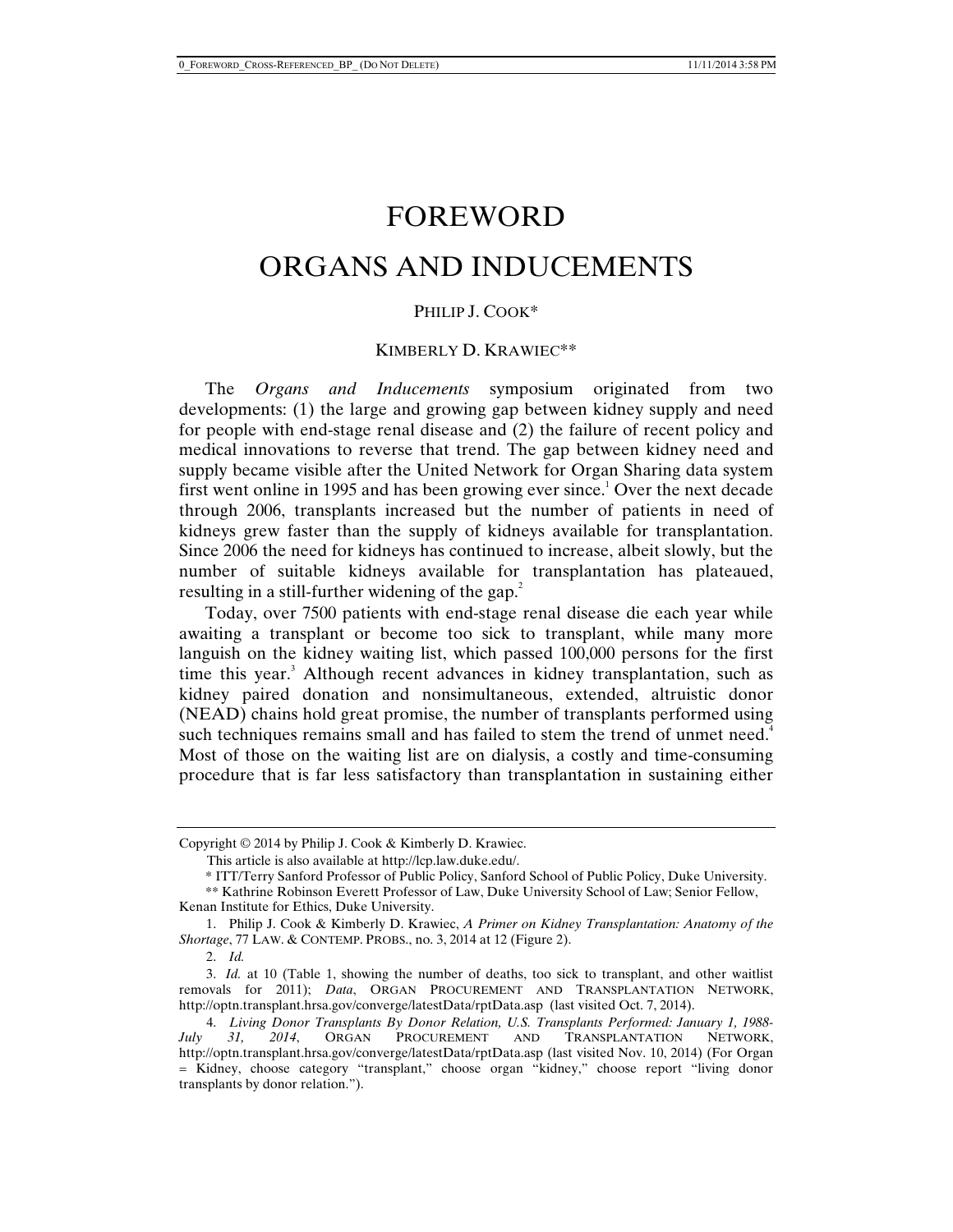the quality or duration of life for renal patients.<sup>5</sup>

From one perspective, this great loss of life is tragic in that it is foreseeable but unnecessary. Recent evidence suggests that if kidney donors were offered a reasonable payment, enough of them could be recruited to close the current gap, thereby saving thousands of lives and reducing the overall public expenditures on renal disease. From another perspective, paying someone to donate a body part is immoral per se, even if the medical consequences to the donor are minimal and the choice to donate is deliberate and carefully administered. This latter view is incorporated in current law in the United States and all but a handful of other nations in the world.<sup>7</sup>

We convened an interdisciplinary discussion at Duke University in the spring of 2013 to discuss these issues, with a particular focus on potential next steps in the long-running debate about methods to increase the supply of transplantable organs. We purposely employed the term "inducements" rather than "incentives," believing that the term "incentives" had become too closely tied with organ markets in the traditional sense—compensation for organs with money, vouchers, or some close cousin.

In contrast, we viewed the phrase "inducement" as potentially signifying something broader and more inclusive. According to Merriam-Webster, an inducement is simply "a motive or consideration that leads one to action."8 We thus invited discussion and investigation, not only of proposals to increase organ supply that involved offering donors monetary or similar compensation, but also more subtle means to facilitate and encourage organ donation.

From our perspective, then, inducements could range from public-awareness campaigns exhorting people to donate and informing them of the severity of the organ shortage at one end of the spectrum to outright organ-auction markets at the other end of the spectrum. But we largely expected authors to address the many interesting variations on potential inducement schemes in between those two extremes, and that is what our participants did.

The *Kidney Transplantation Primer* by Philip J. Cook and Kimberly D. Krawiec sets the stage for the discussion by quantitatively documenting the growing gap between kidney need and supply. Cook and Krawiec demonstrate that the current system provides only about half as many kidneys as are needed for transplantation. The gap cannot be eliminated through an increase in deceased donation alone, because most kidneys from suitable deceased donors are already procured. Moreover, the prospects for increasing living donations

 <sup>5.</sup> Cook & Krawiec, *supra* note 1, at 3–9.

 <sup>6.</sup> *Id.* at 7–12.

 <sup>7.</sup> Only one country, Iran, permits cash payments for living kidney donation. Other countries, including (in some jurisdictions) the United States, permit other incentives, including tax credits and paid work leaves. Finally, a handful of countries, such as Spain, permit incentives for deceased donation, such as funeral benefits. See generally, T. Randolph Beard & Jim Leitzel, *Designing A Compensated–Kidney Donation System*, 77 LAW & CONTEMP. PROBS., no. 3, 2014 at 253.

 <sup>8.</sup> *Inducement.—Definition and More from the Free Merriam-Webster Dictionary*, MERRIAM-WEBSTER, http://www.merriam-webster.com/dictionary/inducement (last visited Nov. 10, 2014).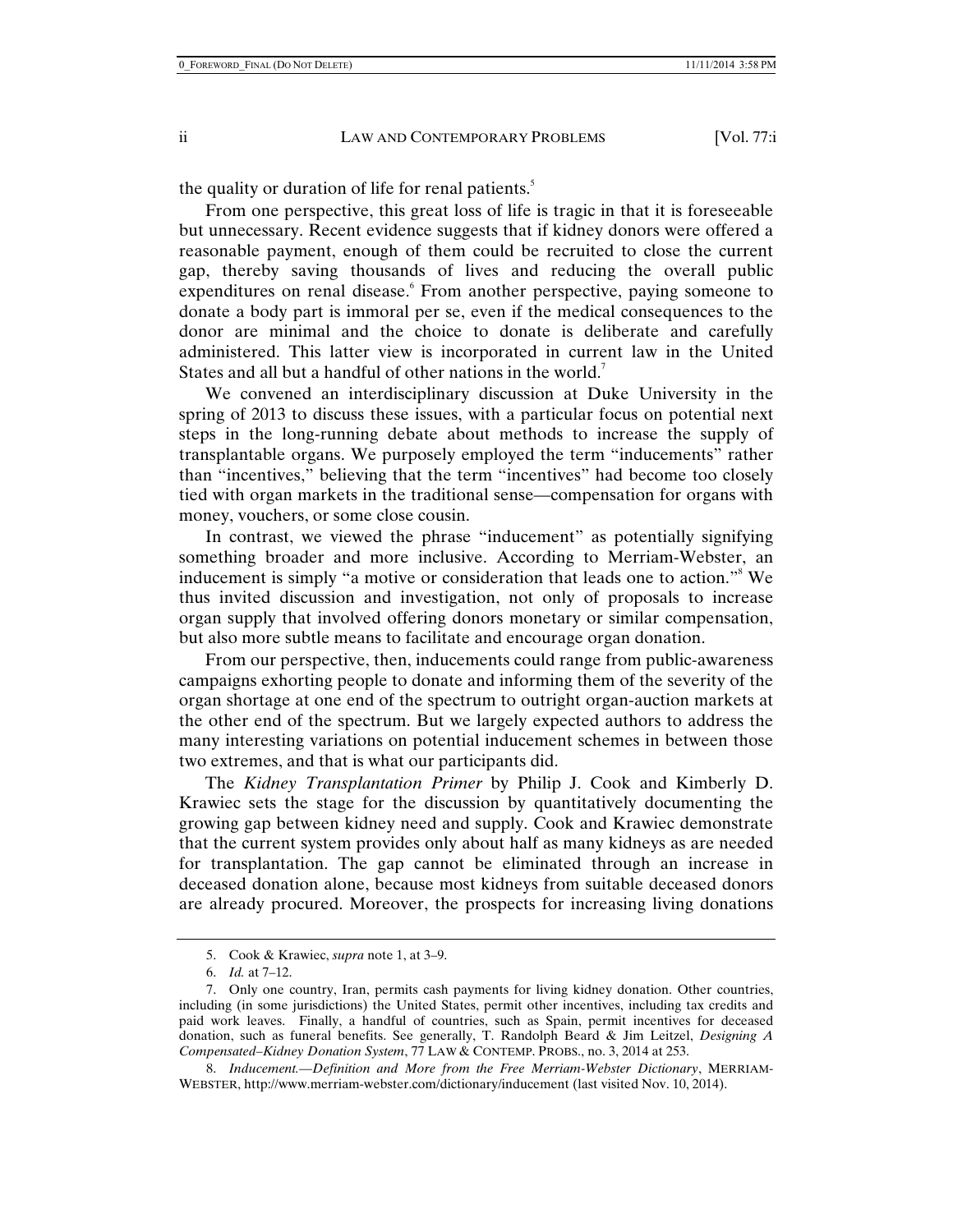under the current system are dim. Donations from living kidney donors have declined from their 2004 peak and nearly all living kidney donations are directed, usually to family members, rendering the current account of living kidney donation as "altruistic" somewhat misleading.

Cook and Krawiec conclude that the time is ripe to reconsider financial incentives for kidney donation. Though such a system could produce unsavory consequences if not carefully designed and managed, the most likely version of the future in its absence is a continuation of unnecessarily high rates of death and disability from kidney failure.

### I

# THE ETHICAL DILEMMA

Although most of our symposium authors make clear that they are intrigued by or overtly supportive of modifying the current ban on financial inducements to encourage kidney donation, Alexander Capron is the exception. His paper, *Six Decades Of Organ Donation And The Challenges That Shifting The United States To A Market System Would Create Around The World,* provides the historical and international context for the impressive current consensus against paying for organs—of all the nations of the world, only Iran has established a system of payments for organs. The global ban well represents the anticommercialization principles adopted by the World Health Assemblies in 1991 and 2010 and the advocacy of leaders in the field of transplant medicine. Capron makes the case that this consensus should be respected and serve as a brake on calls for reform. His paper also reviews the ethical arguments for the status quo, including the possibility that donations motivated by financial gain would mainly attract poor and financially desperate donors who ultimately would likely be made worse off by the transaction. This judgment rests on a rejection of the liberal belief in free choice by autonomous adults as a reliable guide to self-interest or the public interest. The collective result of introducing financial inducements, Capron suggests, may be to exacerbate existing inequities. And even if there is a case for liberalizing the system in the United States, Capron argues, we should consider the effect such a reform would have on low- and middle-income countries, some of which have struggled to police the underground market for kidneys that has exploited their more impoverished residents and led to many abuses.

In his first of two contributions to the symposium, *Regulating The Organ Market,* I. Glenn Cohen also spells out the arguments against financial inducements, but with a different purpose. His goal is to provide a logical framework for the policy debate, one that relates each concern to a particular sort of regulation. For example, ethicists often express a concern that, even if consensual, organ sales may wrongfully exploit potential donors. This concern, however, can normally be addressed through price floors that ensure the donor is adequately compensated. Cohen presents a typology of concerns, a typology of regulations, and a logical mapping between the two, so that a policy analyst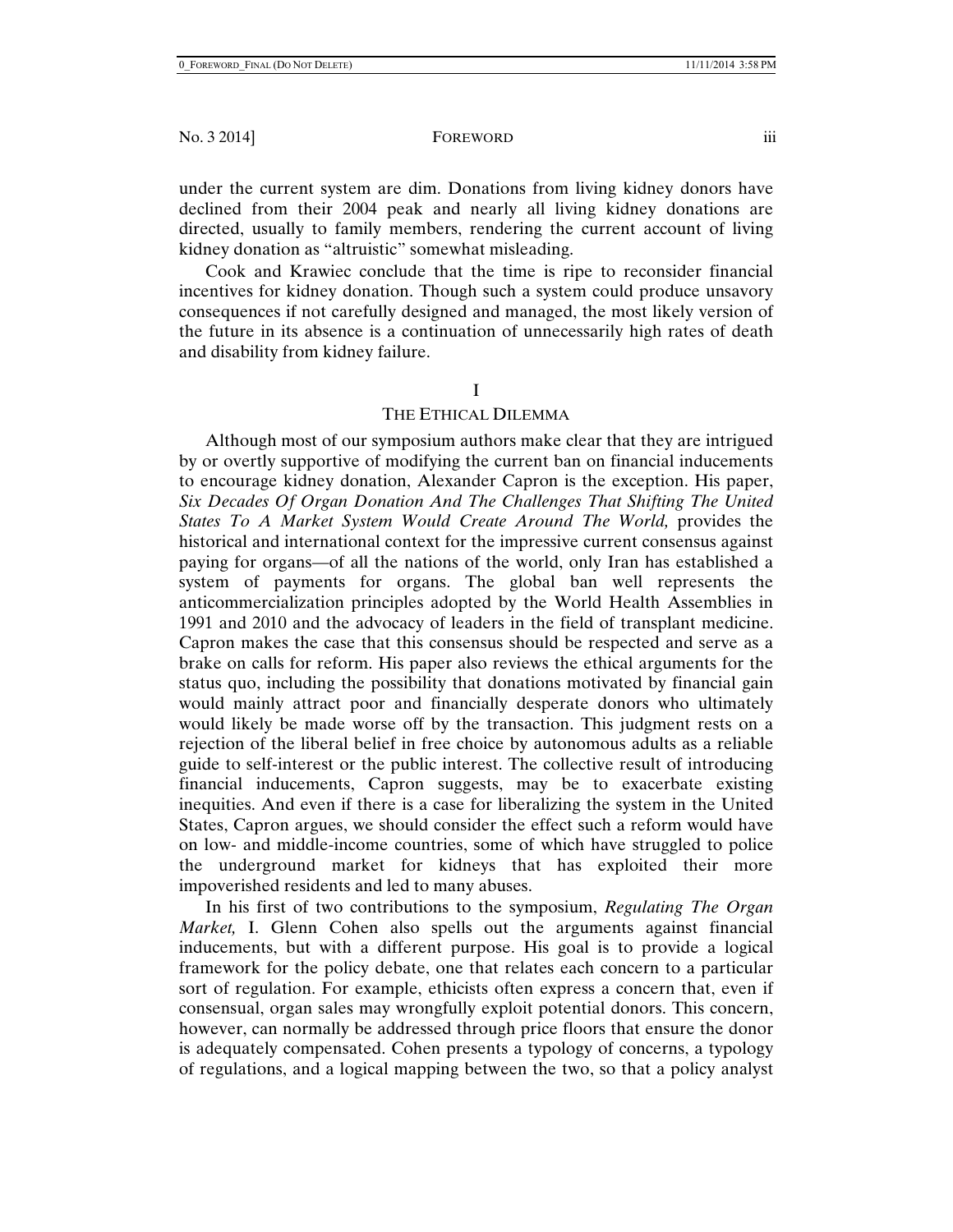could conclude that *if* a particular concern is deemed valid and important, the regulatory implication is clear. Cohen admits, however, that such rational analysis does not always carry the day in this contentious area.

The next two papers further develop this ethical terrain by sampling public views on organ transplantation. In the first of these contributions, *Perceptions Of Efficacy, Morality, And Politics Of Potential Cadaveric Organ-Transplantation Reforms,* Christopher T. Robertson, David V. Yokum, and Megan S. Wright report the results of a survey of 730 individuals from an online population who were asked to evaluate six possible regulatory reforms designed to encourage deceased donations of organs. Respondents were asked to judge each alternative on three dimensions: likely effectiveness in encouraging donation ("efficacy"), the morality of that reform, and overall preference. Interestingly the creation of a regulated market in organs was rejected by most respondents, although viewed as effective in securing an increase in organs for transplantation; on the other hand, offering a voucher to cover funeral expenses was viewed as much more acceptable. Other reforms, including an "opt-out" rule in becoming a donor (i.e., people who fail to state whether they wish to donate their organs following death are presumed to be donors), were generally acceptable alone or in combination. The article excerpts written comments provided by several respondents, and these further illuminate the complexity of preferences in this domain.

In a similar vein, the contribution by Muriel Niederle and Alvin E. Roth assesses some dimensions of public opinion about organ donation, but in contrast to Robertson, Yokum, and Wright, focuses on inducements for living kidney donation and, in particular, a donation that is not directed to a particular recipient. Undirected living donations are rare in the current regime, amounting to fewer than 200 per year. The survey provides a brief introduction and then asks respondents to indicate their view (on a ten-point scale) of awarding such donors a \$50,000 "heroism" prize. Different versions of the prize program are described (according to whether the prize is awarded to all donors or just a few, and according to whether it is financed by the federal government or a private foundation). Although all receive majority support from the sample of respondents, there was one strong result—the least popular program was to have the federal government award \$50,000 to each and every donor at the expense of taxpayers.

# II

# INNOVATIONS FOR EXPANDING SUPPLY

The second half of the symposium focuses on specific proposals for reform, and includes seven papers that consider the forms that inducements might take and with what consequences. The first two papers in this group consider the possibilities of American policy reform in a global context. First, in their paper *Reverse Transplant Tourism,* Kimberly D. Krawiec and Michael A. Rees offer a design for an expanded program of kidney paired donation. They consider the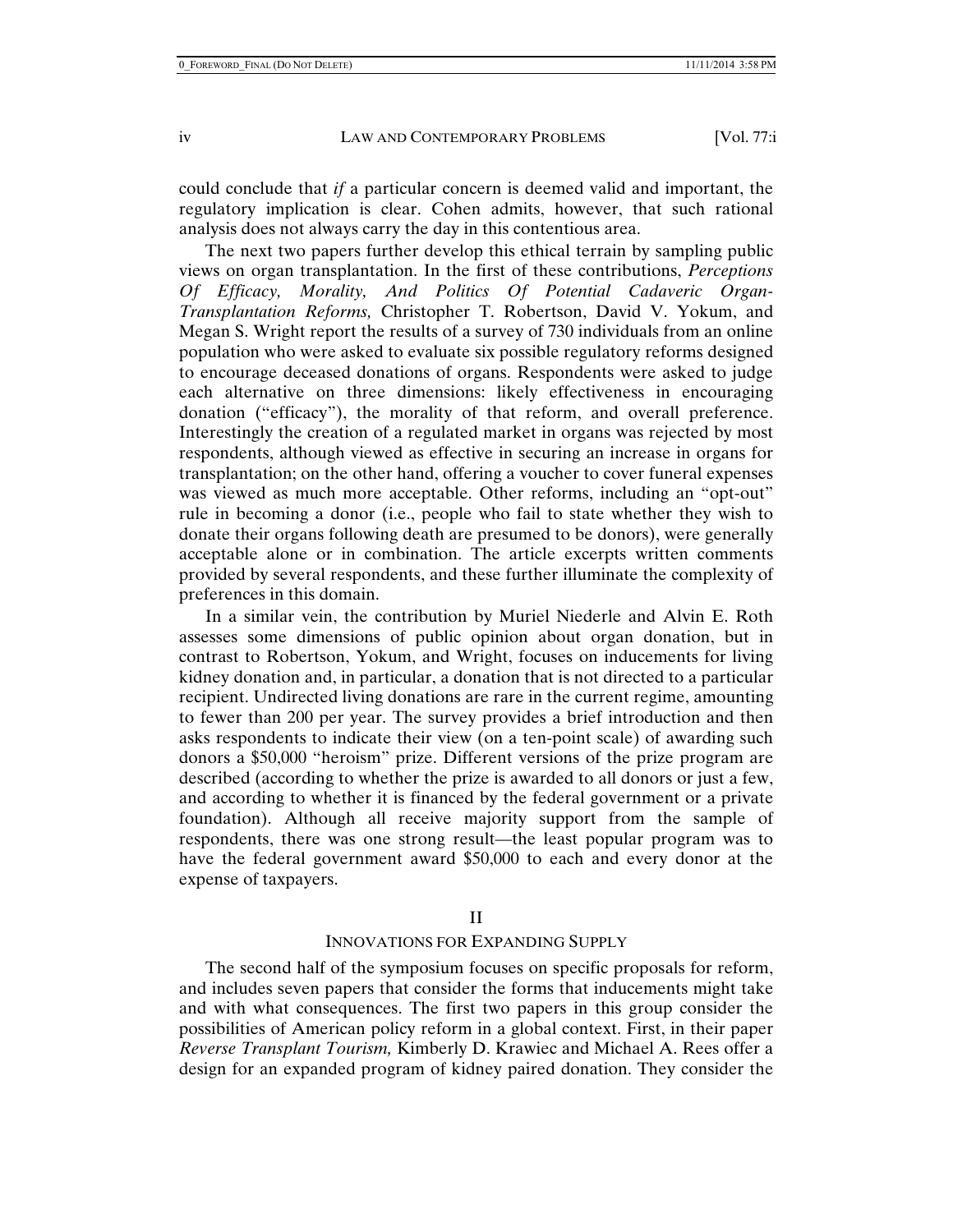case of an American with kidney failure with a volunteer American donor who is not compatible in terms of blood type. This pair could conceivably be matched with a foreign patient–donor pair and arrange a swap. The innovation here is that the foreign pair need not be incompatible with each other to make this an attractive proposition for them—if, for example, their agreement were predicated on American funding for the necessary immunosuppressive drugs that would otherwise not be affordable. Krawiec and Rees note that this arrangement could bring in foreign easy-to-match recipients and O–blood type donors, who are compatible with all blood types (and hence are underrepresented in the kidney-swap donor pool). They argue that the payment for the foreign recipient's drugs would not be a violation of the National Organ Transplant Act (NOTA), and that this arrangement would not be exploitative of the foreign patient's poverty, since he or she would receive both a kidney and the lifesaving drugs necessary to avoid rejection, while the foreign donor would perhaps benefit by having his kidney removed in an American hospital.

The second paper with a global perspective, I. Glenn Cohen's *Organs Without Borders?*, focuses on two questions: First, should the United States allow "foreigners" on the transplantation waiting list for kidneys, and second, should the United States participate in a kidney distribution network that includes other countries? Current policy regarding the first issue may come as a surprise—in fact, the Organ Procurement and Transplantation Network (OPTN) does allow foreigners on the waiting list, typically those who are wealthy enough to pay the full cost of the transplantation. Cohen concludes, based on a careful review of the arguments, that OPTN should reconsider this policy—there is no compelling reason why Americans should be deprived of American kidneys that are of suitable quality. On the other hand, Cohen argues that the United States should join multinational organ-allocation systems where there is an expectation of reciprocity.

The next two papers get to the heart of the "inducements" debate by providing carefully considered arguments in support of paying kidney donors. In their paper *State Organ-Donation Incentives Under The National Organ Transplant Act*, Sally Satel, Joshua C. Morrison, and Rick K. Jones begin by dubbing the current kidney transplant regime a "qualified failure" because supply falls so far short of need. They argue that, contrary to the established interpretation, NOTA does not impose a complete ban on benefits to donors by its proscription of "valuable consideration." In fact, they say, the proper interpretation of this federal law leaves open the development of state programs that provide donors with a financial benefit under rules that would prevent the transaction from appearing "clearly and definitely commercial." Since their interpretation of the current law is not widely accepted, and the states are unwilling to move forward in this way without greater assurance, the authors advocate clarification of the law through either a Justice Department legal opinion or an amendment to NOTA that specifically authorizes statebenefit programs. One result, they say, is that "the laboratory of the states" could generate much-needed information on how a benefits program of that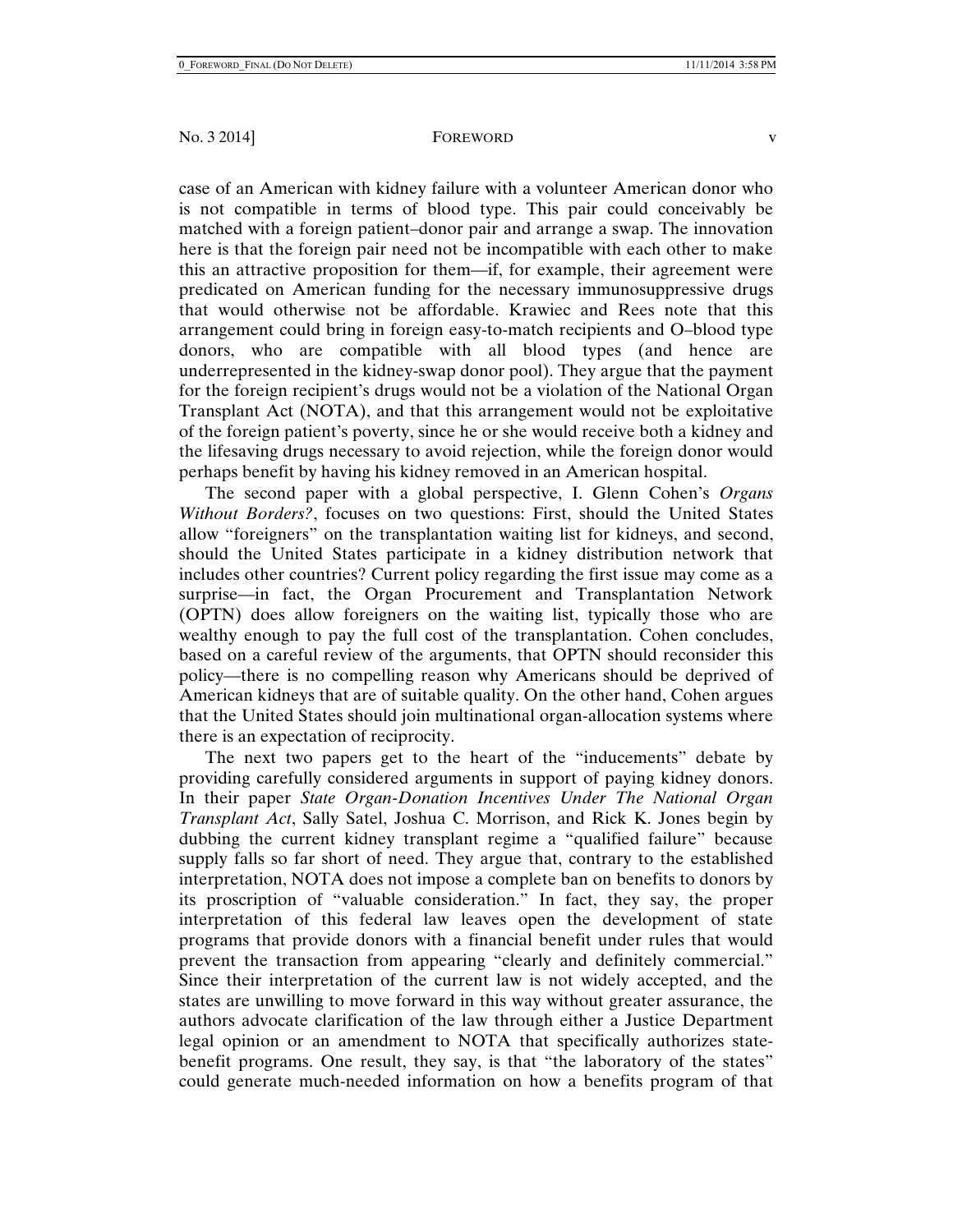sort would function in practice.

In the second paper of this pair, *Designing A Compensated-Kidney Donation System*, economists T. Randolph Beard and Jim Leitzel develop a fairly detailed proposal for a financial incentive system that would stimulate both deceased and living donations. The image they offer is of the kidney donor as "hero," who like police, firefighters, and military personnel provides a vital public service at some risk to themselves. They note that we honor those who serve in these capacities, despite the fact that they volunteer for this duty and are paid. In the authors' scheme, there would be no market, but rather a government-funded agency responsible for procuring kidneys from carefully vetted donors. The kidneys would be distributed to transplant recipients according to priority established by medical need, as is in the current regime. The main change would be that that agency would be in a position to offer substantial financial compensation to donors.

The current regime for soliciting kidney donors is often characterized as based on "altruism"—donors do not receive a tangible reward or, for that matter, much public recognition, and are motivated to take on this sacrifice out of concern for others. In particular, the motivation is to provide the gift of better health and longer life to someone suffering from kidney failure. (In the case of living donors, the recipient is almost always designated by the donor and is usually a family member of close friend, so the motivation is personal.) In their paper *Altruism Exchanges And The Kidney Shortage*, Stephen J. Choi, Mitu Gulati, and Eric A. Posner propose a reform that would expand on the charitable impulse that motivates donors. The "exchange" in their plan would provide donors not only with the satisfaction of saving a life, but also with the satisfaction of contributing to some other good cause. That contribution, a contractual *quid pro quo* specified by the donor, could be made by the kidney recipient or friends of the recipient or even by a foundation created for this purpose, and made in kind or in cash. The authors argue that, because in their altruism exchange scheme (like the current regime), the donor's reward would be in the form of a good deed done, it should not engender ethical concerns associated with a market for kidneys, including the commodification of the body and exploitation of the poor.

In their article *Reciprocal Altruism,* Jacob Lavee and Avraham Stoler tell the interesting story of reforms adopted by Israel in 2008 that were designed to increase organ donation by enhancing the charitable "payoff." (Dr. Lavee gets much of the credit for leading the reform effort.) Under the new law, Israelis were first effectively blocked from seeking out deceased or living organ donors in any country in which organ donation does not comply with the principles set forward by the Declaration of Istanbul (such as China or the Philippines), through a practice known as "transplant tourism," thus increasing the perceived (and actual) need for Israeli donations. Further, this reform sought to enhance the perceived fairness of the organ allocation system by providing priority on the waiting list to living donors and those who had agreed to donate following